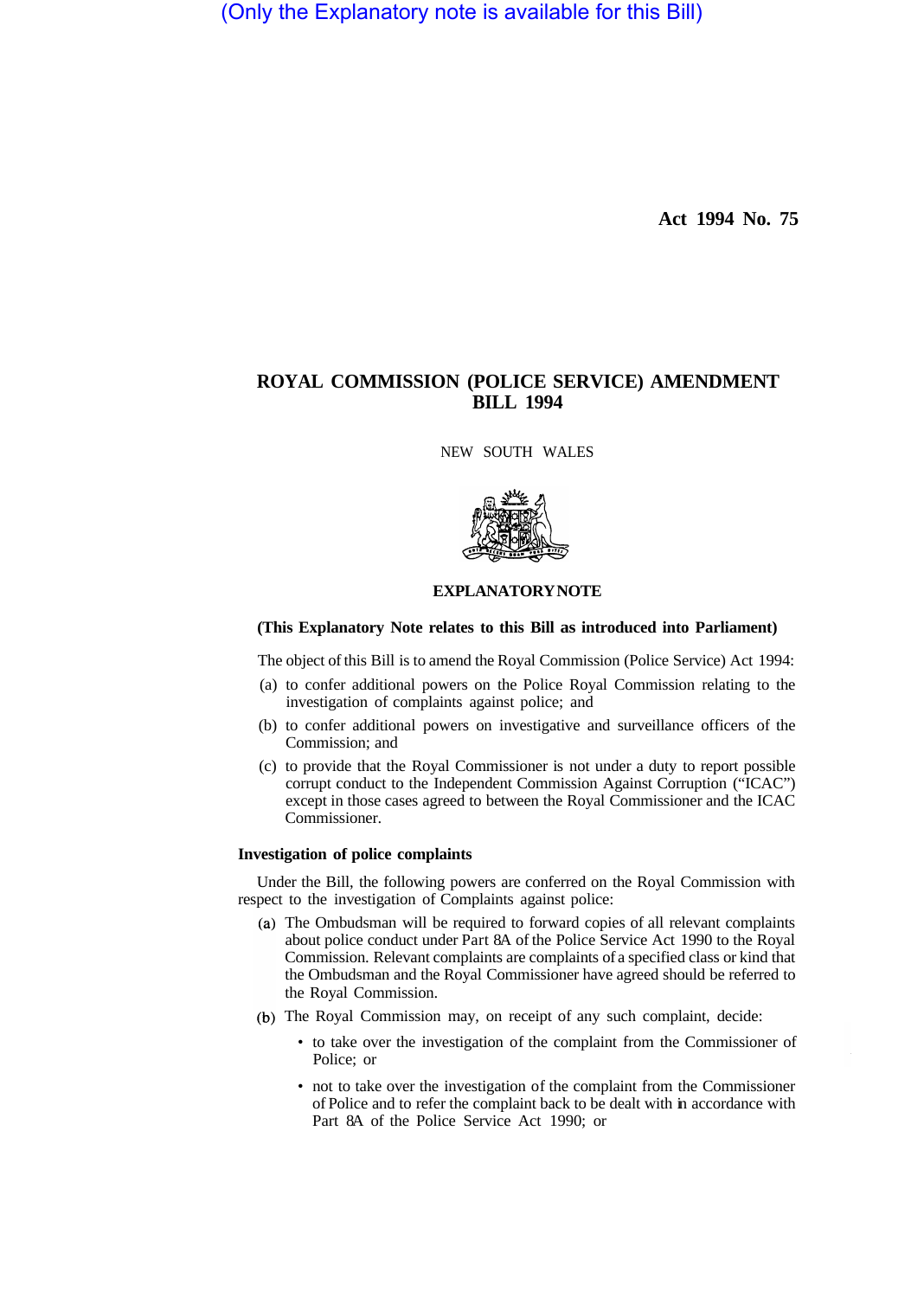### *Royal Commission (Police Service) Amendment 1994 [Act 1994 No. 75]*

- to take over the investigation of part of the complaint from the Commissioner of Police and to refer the remainder of the complaint back to be dealt with in accordance with Part 8A of the Police Service Act 1990.
- (c) If the Royal Commission takes over the investigation of a complaint (or part of a complaint), all police investigations are terminated (including criminal investigations) but the Royal Commission may agree to continuing criminal investigations by police officers in a particular case. The Ombudsman is not precluded from conducting an investigation into the police complaint.

#### **Investigative and surveillance officers**

Under the Bill, the following powers are conferred on investigative and surveillance officers of the Commission:

- Investigative officers who are police officers seconded from the Australian Federal Police or the Police Force of another State or Territory (or of another country prescribed by the regulations) will have all the powers of a New South Wales police officer.
- (b) Investigative and surveillance officers who are such seconded police officers will be entitled to possess or use semi-automatic pistols without the necessity for any licence or permit from the Commissioner of Police.
- Any investigative or surveillance officers will be entitled to possess handcuffs and body armour vests without the necessity for any licence or permit from the Commissioner of Police.

# **Reporting of possible corrupt conduct to ICAC**

Section 11 of the Independent Commission Against Corruption Act 1988 requires principal officers of public authorities to report possible corrupt conduct to the ICAC. Under the Bill, the Royal Commissioner is not under a duty to report under that section, except in those cases agreed to between the Royal Commissioner and the ICAC Commissioner.

**Clause 1** specifies the short title of the proposed Act.

**Clause 2** provides that the proposed Act commences on a day or days to be appointed by proclamation.

**Clause 3** is a formal provision giving effect to the Schedule of amendments to the Royal Commission (Police Service) Act 1994.

**Clause 4** is a formal provision giving effect to the Schedule of consequential amendments to the Police Service Act 1990.

**Schedule 1** contains the amendments to the Royal Commission (Police Service) Act 1994 described above.

**Schedule 1 (1)** deals with the reporting of possible corrupt conduct.

**Schedule 1(2)** is a consequential amendment to ensure that the Ombudsman can disclose police complaints to the Royal Commission.